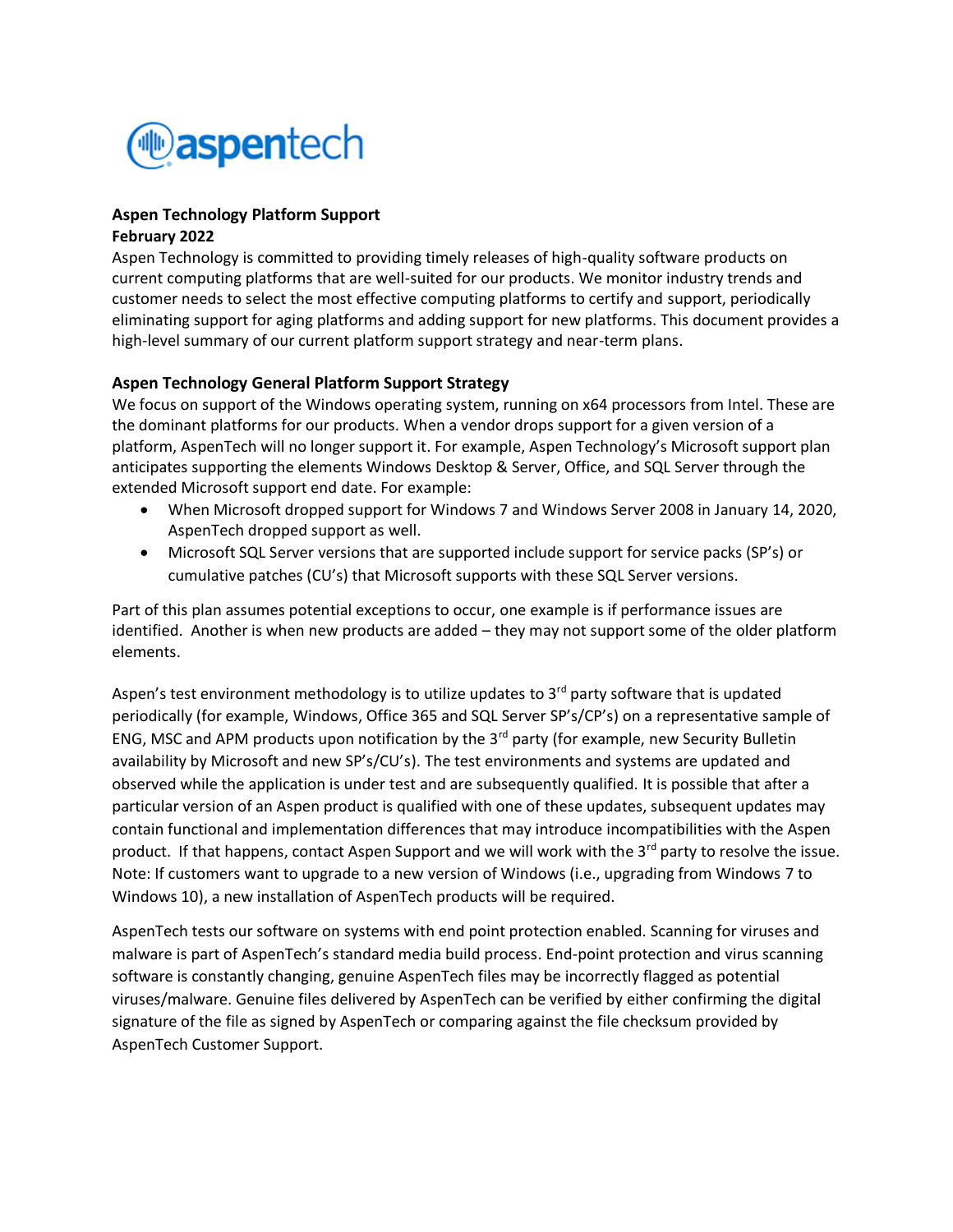#### **Aspen Technology V12 Supported Platforms**

V12 is the latest Aspen Technology release. The specific operating system and SQL versions supported by each Aspen Technology product can be found under the V11 option on the platform support web page:<https://www.aspentech.com/en/platform-support>

#### **Platforms to be Dropped**

The tables below summarize the platform support roadmap for our products. Please review the tables for all platform changes and begin migrating away from these platforms to prepare for migration to future releases.

- $\checkmark$  Supported
- **x** Support Dropped
- $\star$  Supported with known issues

#### **Notes:**

1. There are some known issues with V11 Windows 11 support with Aspen Properties (which is part of Aspen Plus). Refer to the knowledge base article at this [link](https://esupport.aspentech.com/S_Article?id=000099428) for more information. Aspen Unified in V11 does not support Windows 11.

#### **Table 1: AspenTech Roadmap – Windows**

|                                |              |              |              | <b>Version of AspenTech software</b> | Last full year of Microsoft's<br>extended support |              |                |                |              |  |
|--------------------------------|--------------|--------------|--------------|--------------------------------------|---------------------------------------------------|--------------|----------------|----------------|--------------|--|
| <b>Windows</b>                 | V8.8         | V9           | V10          | V11                                  | V12                                               | 2022         | 2023           | 2024           | 2025         |  |
| Windows 11                     |              |              |              | $\star^1$                            | $\bigstar$                                        | ✓            |                | ✓              |              |  |
| Windows 10<br>64-bit           | $\bigstar$   | $\checkmark$ | $\checkmark$ | $\checkmark$                         | $\checkmark$                                      | $\checkmark$ |                | $\checkmark$   |              |  |
| Windows 8.1<br>Update 164-     | ✓            | $\checkmark$ |              | ✓                                    | ✓                                                 | $\mathbf x$  | $\pmb{\times}$ | $\pmb{\times}$ | $\mathbf x$  |  |
| <b>Windows 7 SP1</b><br>64-bit | $\checkmark$ | $\checkmark$ | $\checkmark$ | $\checkmark$                         | $\pmb{\times}$                                    | $\mathbf x$  | $\pmb{\times}$ | $\mathbf x$    | $\mathbf x$  |  |
| <b>Windows 7 SP1</b><br>32-bit | ✓            | $\mathbf x$  | $\mathbf x$  | $\mathbf x$                          | $\mathbf x$                                       | $\mathbf x$  | $\mathbf x$    | $\mathbf x$    | $\mathbf x$  |  |
| <b>Windows</b><br>Server 2022  |              |              |              |                                      |                                                   | $\checkmark$ | ✓              | $\checkmark$   | $\checkmark$ |  |
| <b>Windows</b><br>Server 2019  |              |              |              |                                      |                                                   | $\checkmark$ | ✓              | $\checkmark$   |              |  |
| <b>Windows</b><br>Server 2016  |              |              | ✓            |                                      |                                                   |              | $\checkmark$   | ✓              |              |  |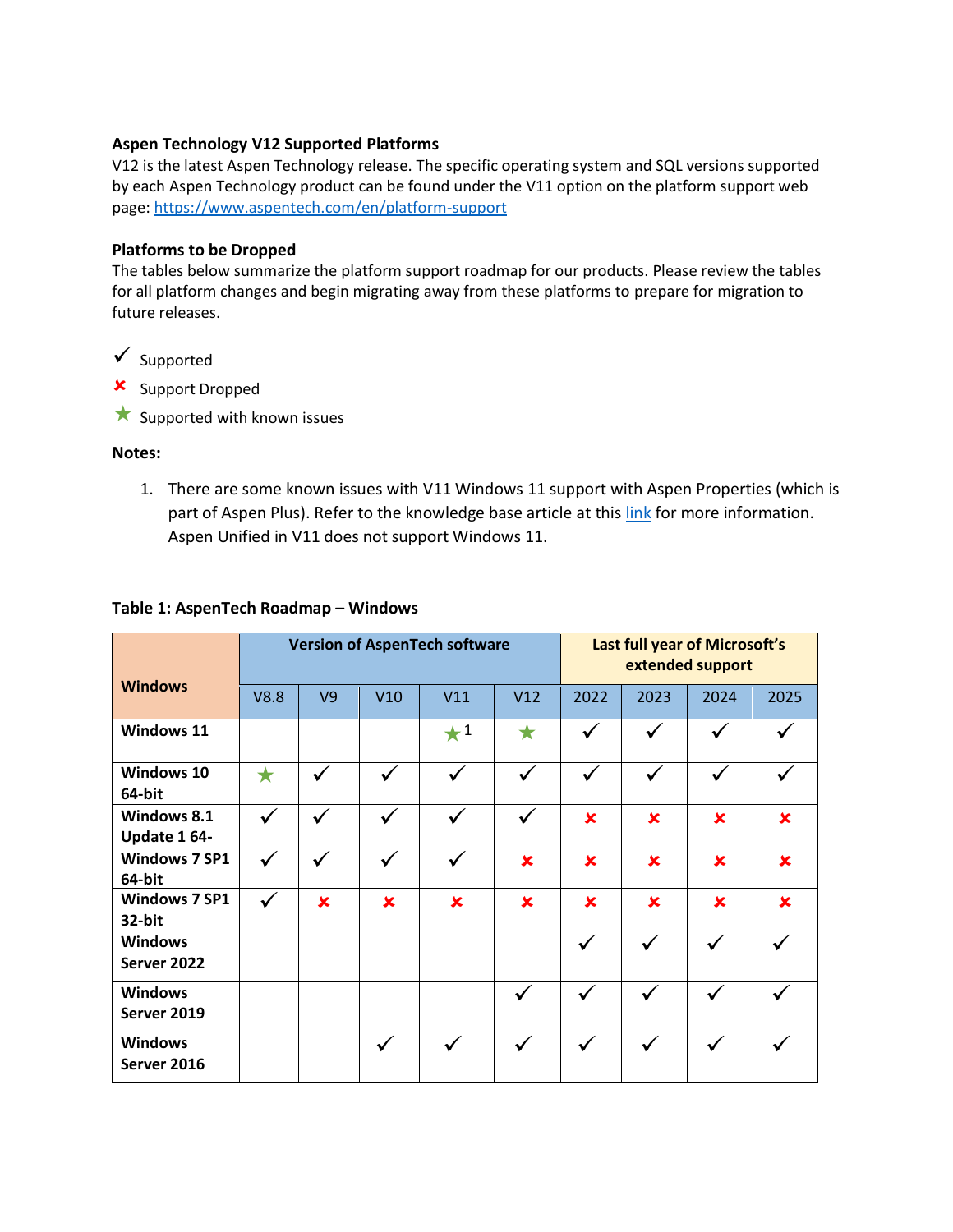| <b>Windows</b><br><b>Server 2012 R2</b>                    |  |  |  |  |  |
|------------------------------------------------------------|--|--|--|--|--|
| <b>Windows</b><br><b>Server 2008 R2</b><br>SP <sub>1</sub> |  |  |  |  |  |

## **Table 2: AspenTech Roadmap – Microsoft Office**

| <b>Office Version</b>                        |              |                | <b>Version of AspenTech software</b> |                         | Last full year of Microsoft's<br>extended support |              |              |             |      |
|----------------------------------------------|--------------|----------------|--------------------------------------|-------------------------|---------------------------------------------------|--------------|--------------|-------------|------|
|                                              | V8.8         | V <sub>9</sub> | V10                                  | V11                     | V12                                               | 2022         | 2023         | 2024        | 2025 |
| Office 365 click-to-<br>run 32-bit           | ✔            |                |                                      |                         |                                                   |              |              |             |      |
| <b>Office 64-bit (365</b><br>and 2016, 2019) |              |                |                                      | v                       |                                                   |              |              |             |      |
| Office 2021 (32-bit)<br>$(64-bit V11+)$      |              |                |                                      |                         |                                                   |              |              |             |      |
| Office 2019 (32-bit)<br>$(64-bit V11+)$      |              |                | $\checkmark$                         | V                       | $\checkmark$                                      | $\checkmark$ | $\checkmark$ | ✓           |      |
| <b>Office 2016 32-bit</b>                    | $\checkmark$ |                |                                      |                         |                                                   |              |              |             |      |
| <b>Office 2013 SP1 32-</b><br>bit            | $\checkmark$ |                |                                      | $\overline{\mathbf{v}}$ | √                                                 | $\mathbf x$  | $\mathbf x$  | $\mathbf x$ | ×    |
| <b>Office 2010 SP2 32-</b><br>bit            |              |                |                                      |                         | ×                                                 | $\mathbf x$  | $\mathbf x$  | $\mathbf x$ | ×    |

#### **NOTES:**

• **Using Office 365 click-to-run, you must ensure that the Office 2016/2019 installation is complete before installing AspenTech products.**

**Table 3: AspenTech Roadmap – Microsoft SQL Server**

|                                     |      |                | <b>Version of AspenTech Software</b> |     | Last full year of Microsoft's<br>extended support |      |      |      |      |
|-------------------------------------|------|----------------|--------------------------------------|-----|---------------------------------------------------|------|------|------|------|
| <b>SQL Server</b><br><b>Version</b> | V8.8 | V <sub>9</sub> | V10                                  | V11 | V12                                               | 2022 | 2023 | 2024 | 2025 |
| <b>SQL Server</b><br>2022           |      |                |                                      |     |                                                   | v    |      |      |      |
| <b>SQL Server</b><br>2019           |      |                |                                      |     |                                                   | v    |      |      |      |